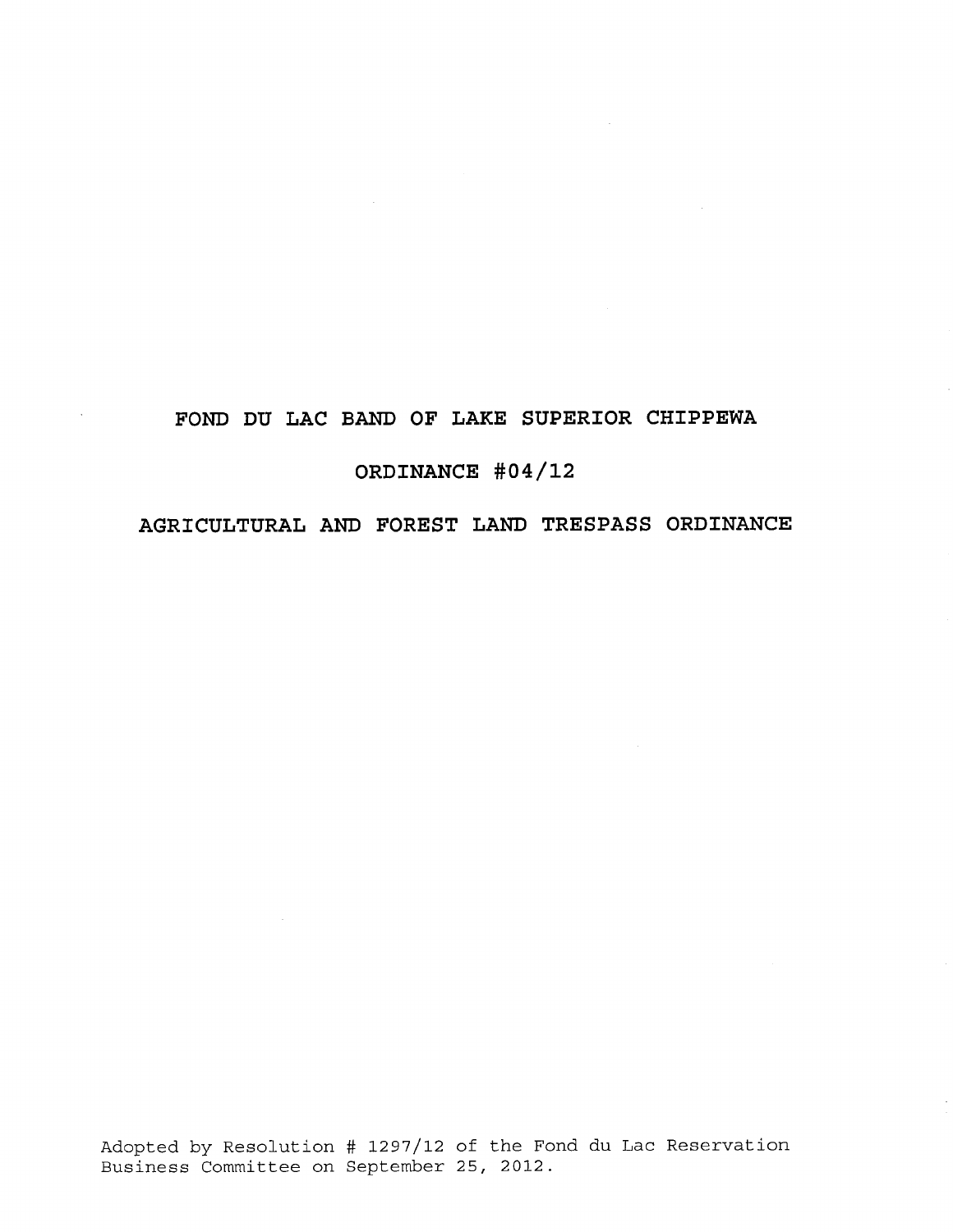# **TABLE OF CONTENTS**

| CHAPTER 1 | AUTHORITY, FINDINGS, PURPOSE 1              |
|-----------|---------------------------------------------|
| CHAPTER 2 | DEFINITIONS AND GENERAL PROVISIONS 3        |
| CHAPTER 3 | AGRICULTURAL TRESPASS 5                     |
| CHAPTER 4 | FOREST LAND TRESPASS 11                     |
| CHAPTER 5 | EFFECTIVE DATE, AMENDMENTS, SEVERABILITY 15 |
|           | CERTIFICATION 15                            |

 $\bar{\mathbf{v}}$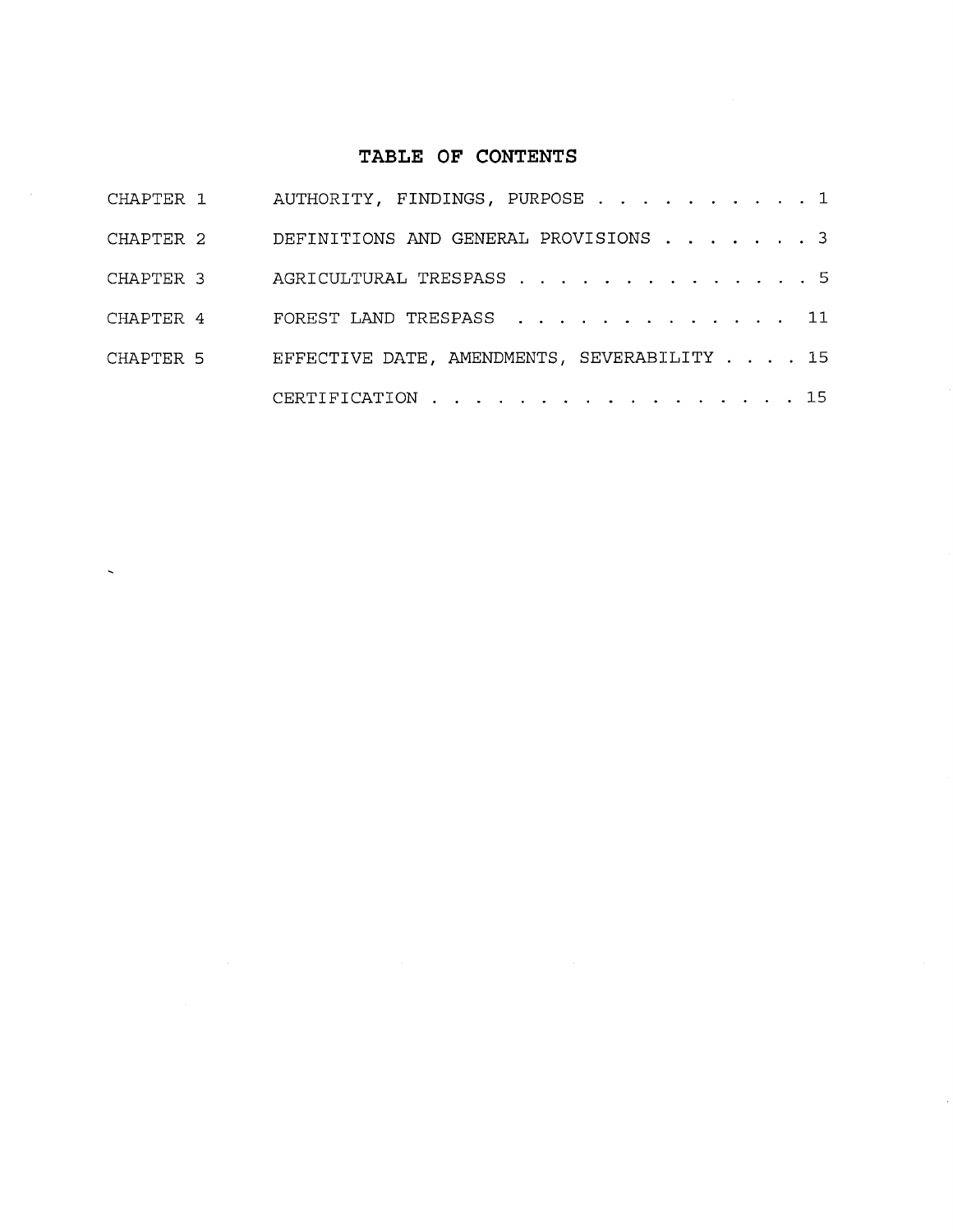#### **FOND DU LAC BAND OF LAKE SUPERIOR CHIPPEWA**

#### **ORDINANCE #04/12**

#### **AGRICULTURAL AND FOREST LAND TRESPASS ORDINANCE**

# **CHAPTER** 1 AUTHORITY, FINDINGS AND PURPOSES

#### **Section 101 Authority**

This Ordinance is enacted by the Fond du Lac Reservation Business Committee pursuant to the inherent sovereign authority of the Fond du Lac Band of Lake Superior Chippewa, as reserved under the Treaty of LaPointe, 10 Stat. 1109, and as recognized under Section 16 of the Indian Reorganization Act, 25 U.S.C. § 476; under Article VI of the Revised Constitution of the Minnesota Chippewa Tribe; and under the common law of the United States; and pursuant to the federal authority delegated by 25 U.S.C. §§ 3106, 3713 and 25 C.F.R. §§ 163.29, 166.802.

#### **Section 102 Findings and Purposes**

The Fond du Lac Reservation Business Committee finds that an Agricultural and Forest Land Trespass Ordinance is necessary to protect Band resources and to prevent the unauthorized use of land. The purposes of this Ordinance are accordingly:

- (1) To maximize the Band's sovereign authority over the Reservation;
- (2) To promote the efficient and productive use of Reservation lands, as authorized by law;
- (3) To prevent and deter trespass to agricultural and forest land;
- (4) To protect the Band's agricultural and forest resources; and
- (5) To provide appropriate compensation for the owners of land that has been misused.

**Section 103 Reservation of Rights**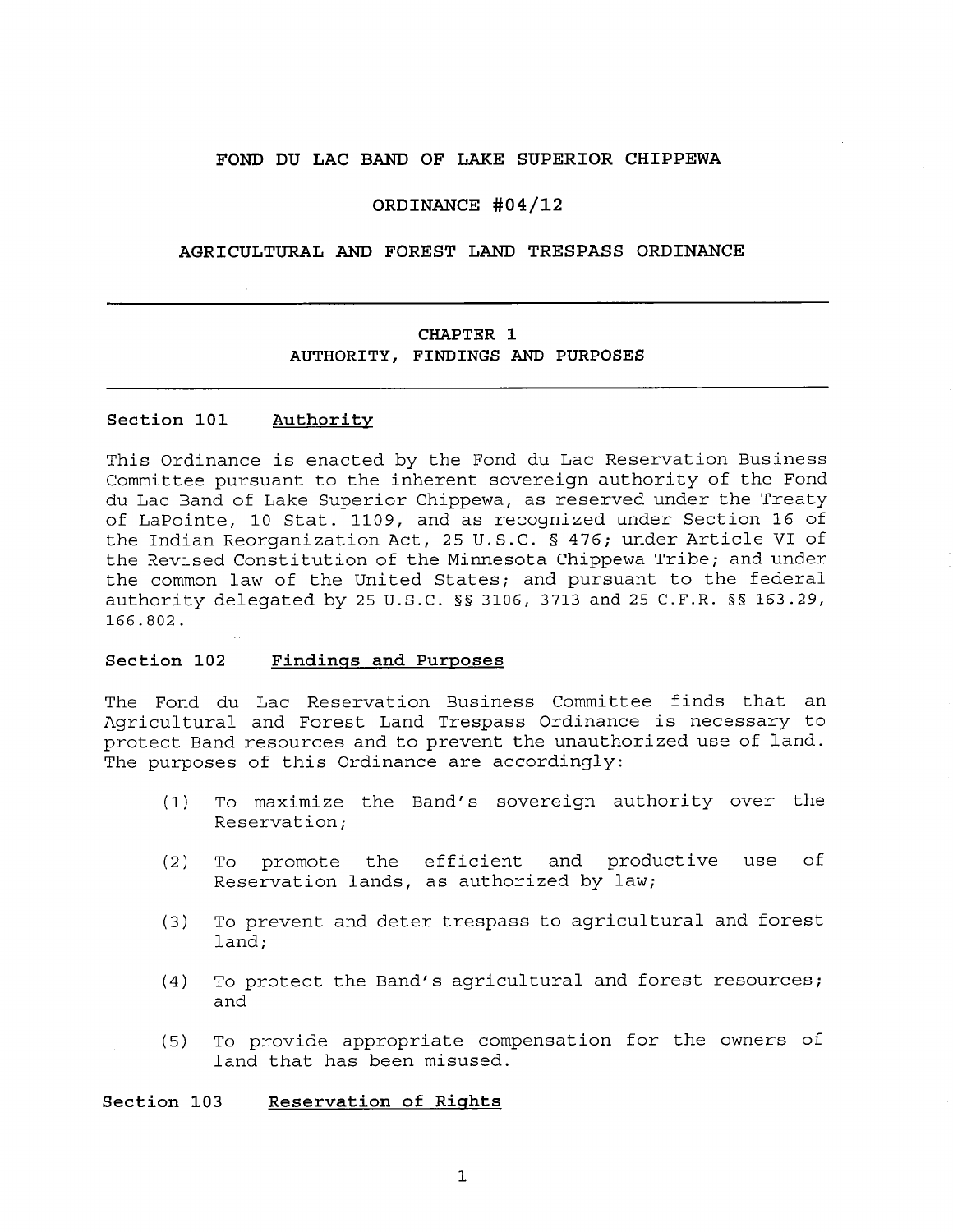The Reservation Business Committee reserves the right to amend or repeal all or any part of this Ordinance at any time. There shall be no vested private right of any kind created by this Ordinance. All the rights, privileges, or immunities conferred by this Ordinance or by acts done pursuant thereto shall exist subject to the powers of the Fond du Lac Band. Nothing in this Ordinance shall be construed to constitute a waiver of the sovereign immunity of the Fond du Lac Band or a consent to jurisdiction by any government or forum not expressly authorized to exercise jurisdiction under this Ordinance.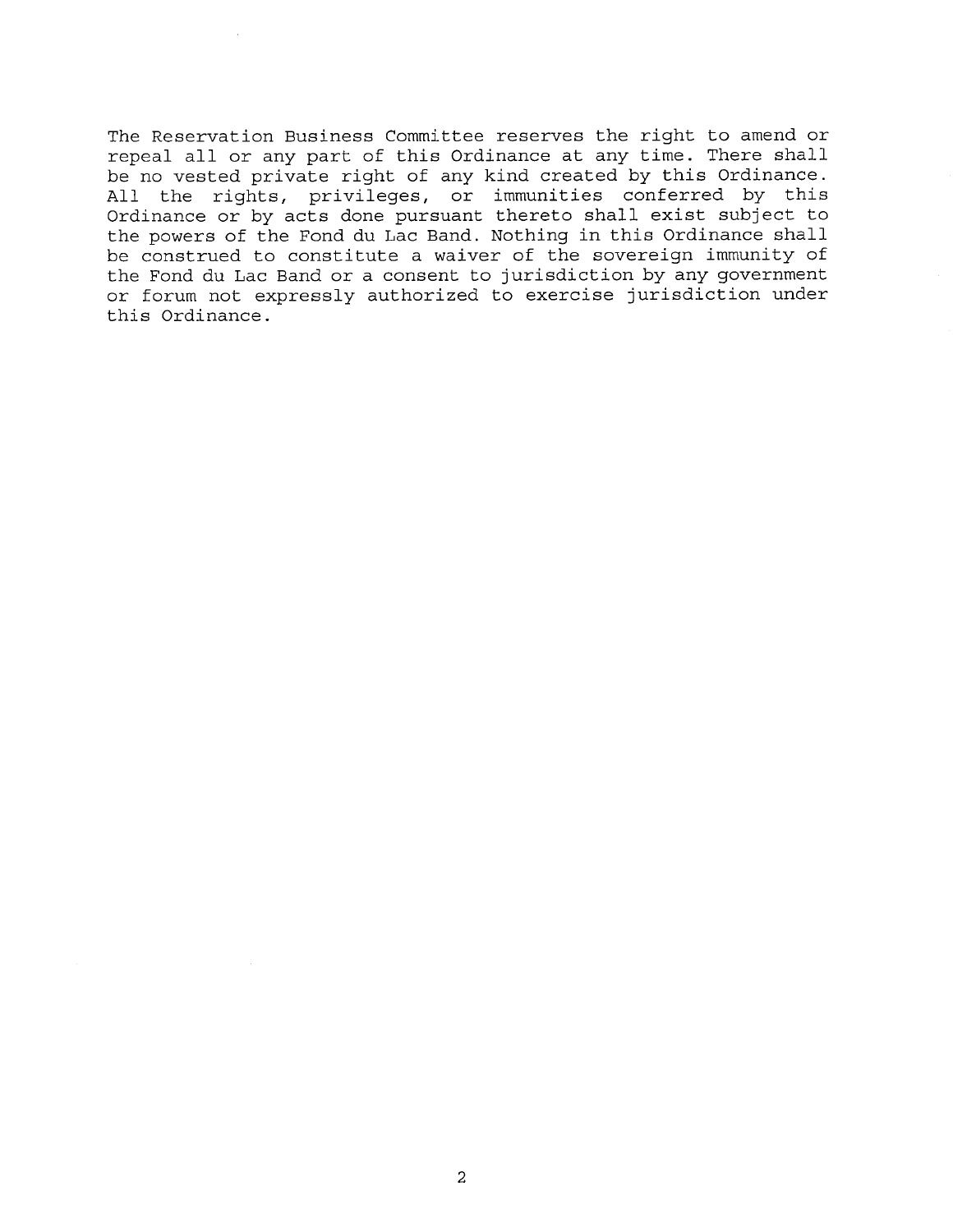# **CHAPTER 2 DEFINITIONS AND GENERAL PROVISIONS**

#### **Section 201 Definitions**

For the purposes of this Ordinance, the following definitions shall apply:

- (6) **"Alloted land"** means land or interests in lands the title to which is held, for any individual Indian, in trust by the United States or is subject to restriction against alienation imposed by the United States.
- (7) **"Agricultural land"** means (1) trust or allotted land located on the Reservation, including farmland and rangeland, excluding forest land, used for production of agricultural product, and (2) trust or allotted land occupied by industries that support the agricultural community, regardless of whether a formal inspection and land classification has been conducted.
- **(8) "Agricultural product"** means:
	- (a) Crops grown under cultivated conditions whether used for personal consumption, subsistence, or sold for commercial benefit;
	- (b) Domestic livestock, including cattle, sheep, goats, horses, buffalo, swine, reindeer, fowl, or other animals specifically raised and used for food or fiber as a beast of burden;
	- (c) Forage, hay, fodder, food grains, crop residues and other items grown or harvested for the feeding and care of livestock, sold for commercial profit, or used for other purposes; and
	- (d) Other marketable or traditionally used materials authorized for removal from agricultural lands.
- (9) **"Authorized Band official"** means Conservation Officers or other individuals designated by the Reservation Business Committee to enforce this Ordinance.
- (10) **"Band"** means the Fond du Lac Band of Lake Superior Chippewa.
- (11) **"Forest land"** means trust or allotted land on the Reservation, including commercial, non-commercial, productive, and non-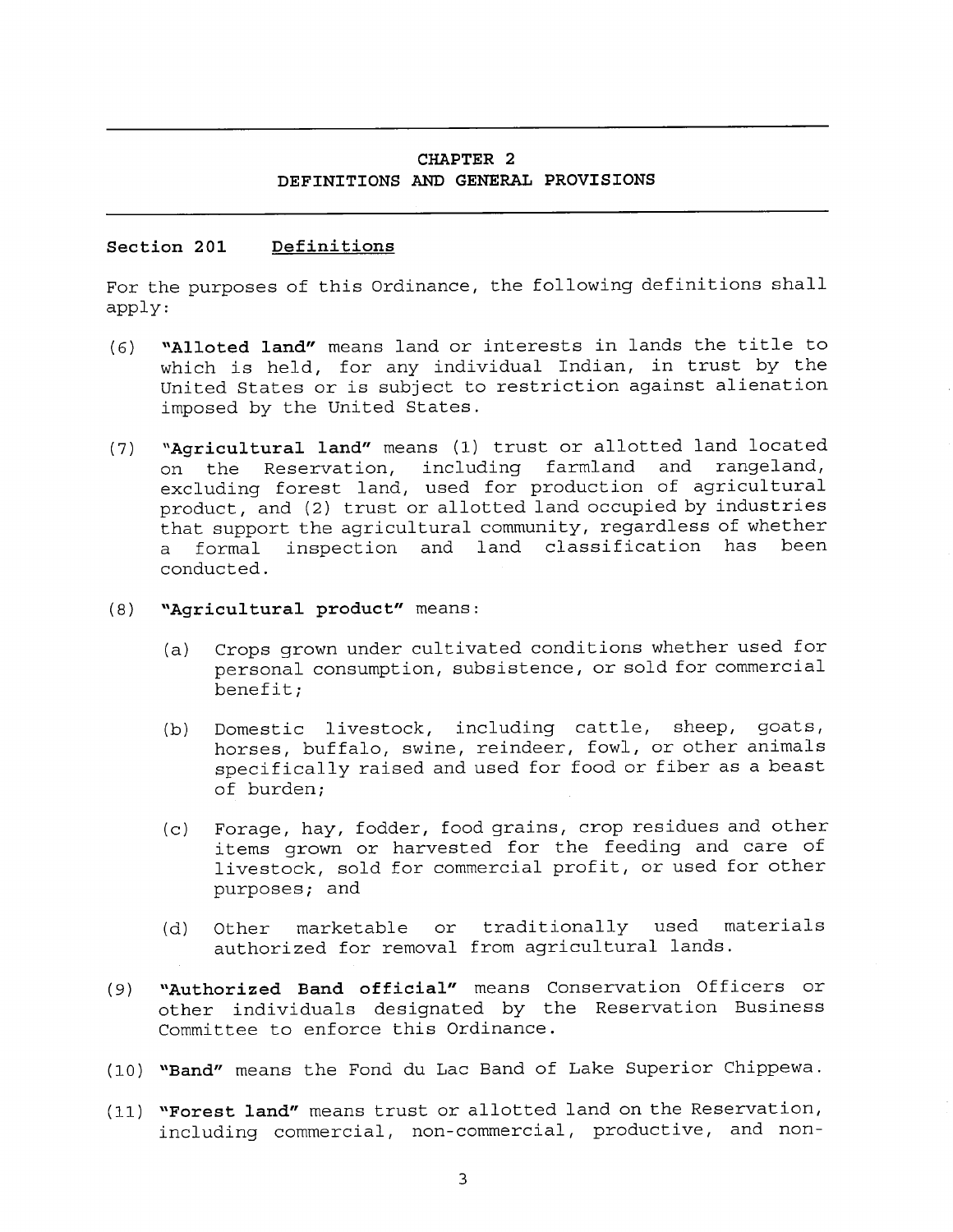productive timberland and woodland, that are considered chiefly valuable for the production of forest products or to maintain watershed of other land values enhanced by a forest cover, regardless of whether a formal inspection and land classification has been taken.

- (12) "Forest product" means marketable products extracted from forest land, such as: timber; timber products, including lumber, lath, crating, ties, bolts, logs, pulpwood, fuelwood, posts, poles, and split products; bark; Christmas trees, stays, branches, firewood, berries, mosses, roots, acorns, syrup, wild rice, mushrooms, and herbs; other marketable material; and gravel which is extracted from, and utilized on, forest land.
- (13) "Reservation" means the Fond du Lac Indian Reservation.
- (14) "Reservation Business Committee" means the duly elected governing body of the Band.
- (15) "Secretary of the Interior" means the United States Secretary of the Interior.
- (16) "Stumpage value" means the value of a forest product prior to extraction from forest land.
- (17) **"Trespass"** means any unauthorized occupancy of, use of, or action on land. Trespass includes the removal of forest Trespass includes the removal of forest products from, or damaging forest products on, forest land, except where authorized by law and applicable federal or tribal regulations. Trespass can also include any damage to forest resources on forest land resulting from activities under contracts or permits or from fire.
- (18) "Tribal Court" means the Fond du Lac Band of Lake Superior Chippewa Tribal Court.
- (19) "Trust land" means land held in trust by the United States government for the benefit of an Indian tribe or its members.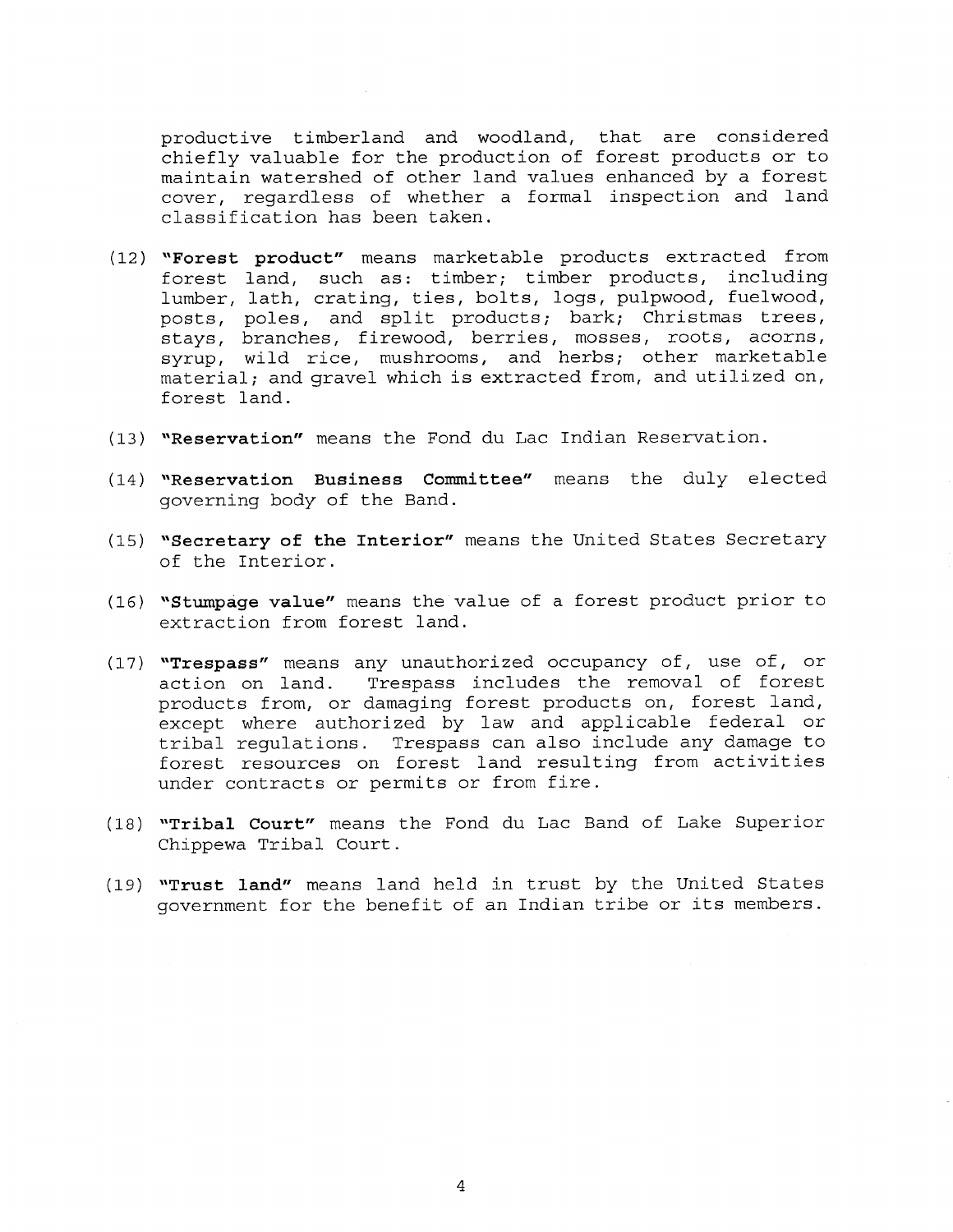## **CHAPTER 3 AGRICULTURAL LAND TRESPASS**

#### **Section 301 Jurisdiction in Agricultural Land Trespass Cases**

The Tribal Court shall have jurisdiction over civil actions brought by the Band or the United States for trespass to agricultural land. This jurisdiction is based on the Band's inherent authority and on power delegated by 25 U.S.C. § 3713 and 25 C.F.R. § 166.802.

#### **Section 302 Trespass to Agricultural Land Prohibited**

Trespass to agricultural land is prohibited. Trespassers shall be subject to a civil action brought by the Band or the United States and shall be liable for civil penalties and damages as described in this Chapter.

#### **Section 303 Notice of Trespass**

- (a) **Issuing a Notice of Trespass.** Trespassers are notified of a trespass determination as follows:
	- (1) If authorized Band officials or federal officials have reason to believe that a trespass on agricultural land has occurred, the officials shall, within five business days, provide written notice to the alleged trespasser, the possessor of trespass property, any known lien holder, and beneficial Indian landowner, as appropriate. The written notice will included the following:
		- (A) The basis for the trespass determination;
		- (B) A legal description of where the trespass occurred;
		- (C) A verification of ownership of unauthorized property (e.g., brands in the state brand book for cases of livestock trespass, if applicable);
		- (D) Corrective actions that must be taken;
		- (E) Time frames for taking the corrective actions;
		- (F) Potential consequences and penalties for failure to take corrective action; and
		- (G) A statement that unauthorized livestock or other property may not be removed or disposed of unless authorized by us.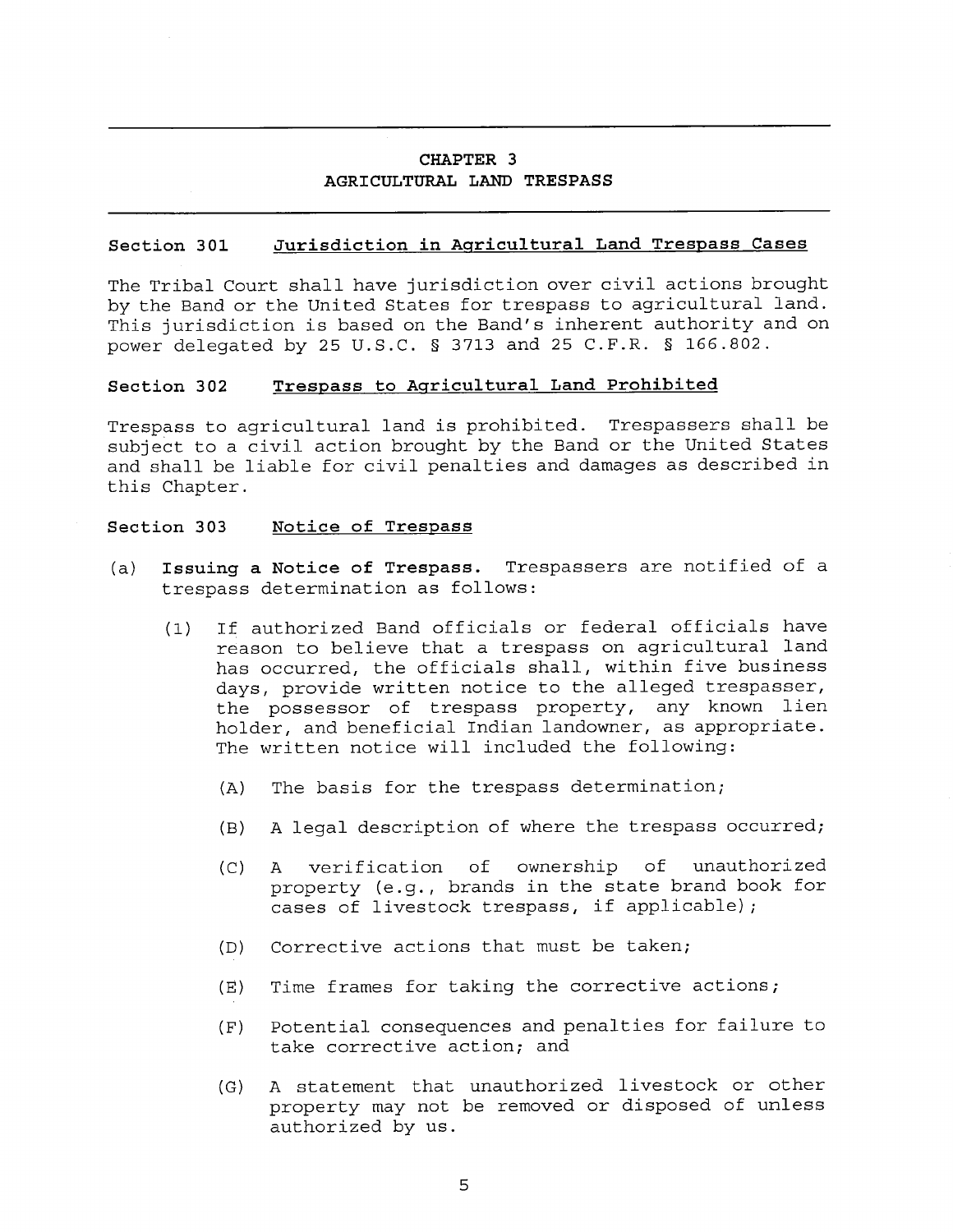- (2) If authorized Band officials or federal officials determine that the alleged trespasser or possessor of trespass property is unknown or refuses delivery of the written notice, a public trespass notice shall be posted at the Band community building, posted at the U.S. Post Office, and published in the local newspaper nearest to the agricultural land where the trespass is occurring.
- (3) Trespass notices under this section are not subject to appeal.
- (b) **Response to Trespass Notices.** An individual who receives a trespass notice must, within the time frame specified in the notice:
	- (1) Comply with the ordered corrective actions; or
	- (2) Contact the issuing official(s) in writing to explain why<br>the trespass notice is in error. If the issuing the trespass notice is in error. officials determined that the trespass notice was issued in error, the notice will be withdrawn.
- **(c) Expiration of Trespass Notice.** A written trespass notice will remain in effect for the same conduct identified in that written notice for a period of one year from the date of receipt of the written notice by the trespasser.
- (d) **Failure to Comply.** If a trespasser fails to take corrective action specified by us, authorized Band officials or federal officials may take one or more of the following actions, as appropriate:
	- (1) Seize, impound, sell, or dispose of unauthorized livestock or other property involved in the trespass. The authorized Band officials or federal officials may keep such seized property for use as evidence.
	- (2) Assess penalties, damages, and costs, under Section 305.

#### **Section 304 Unauthorized Livestock**

- (a) **Impoundment.** Authorized Band officials or federal officials shall impound unauthorized livestock or other property on agricultural land under the following conditions:
	- (1) Where there is imminent danger of severe injury to growing or harvestable crop or destruction of the range forage.
	- (2) When the known owner or the owner's representative of the unauthorized livestock or other property refuses to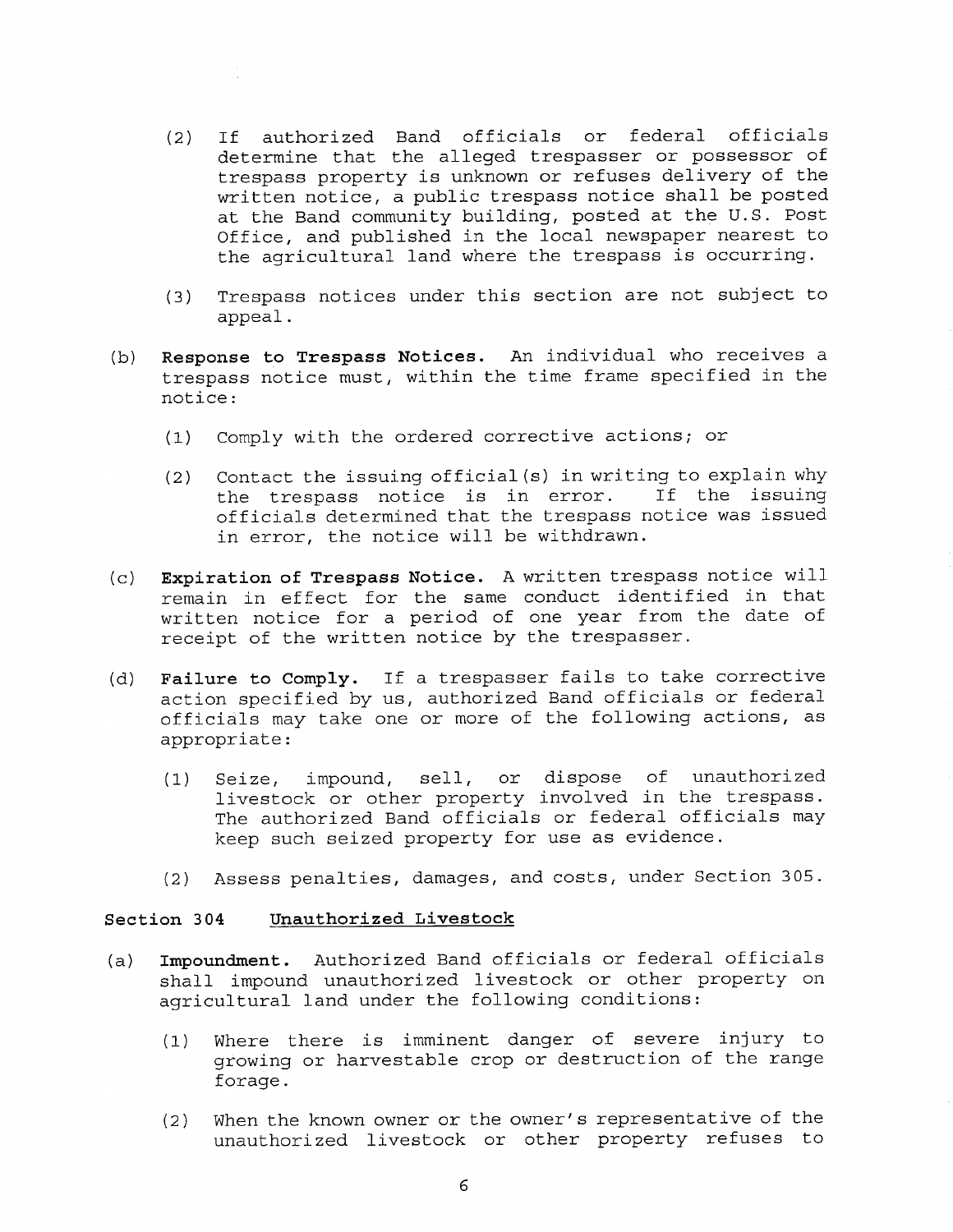accept delivery of a written notice of trespass and the unauthorized livestock or other property are not removed within the period prescribed in the written notice.

(3) Any time after five days of providing notice of impoundment **if** you failed to correct the trespass.

#### (b) **Notice of Intent to Impound.**

- (1) If the trespass is not corrected **in** the time specified in the initial trespass notice, authorized Band officials or federal officials shall send written notice of intent to impound unauthorized livestock or other property to the<br>unauthorized livestock or property owner or unauthorized livestock or property owner or<br>representative and any known lien holder of the representative, and any known lien holder of unauthorized livestock or other property.
- (2) If authorized Band officials or federal officials determine that the owner of the unauthorized livestock or other property or the owner's representative is unknown or refuses delivery of the written notice, public notice of the intent to impound will be posted at the Band community building, posted at the U.S. Post Office, and<br>published in the local newspaper nearest to the published in the local newspaper nearest to agricultural land where the trespass is occurring.
- (3) After notice has been given as described above, authorized Band officials **or** federal officials may impound unauthorized livestock or other property without any further notice.
- (c) **Notice of Sale.** Following the impoundment of unauthorized livestock or other property, authorized Band officials or federal officials shall provide notice that the impounded property will be sold as follows:
	- (1) Authorized Band officials or federal officials shall provide written notice of the sale to the owner, the owner's representative, and any known lien holder. The written notice must include the procedure by which the impounded property may be redeemed prior to the sale.
	- (2) Authorized Band officials or federal officials shall provide public notice of sale of impounded property that will be posted at the Band community building, posted at the U.S. Post Office, and published in the local newspaper nearest to the agricultural land where the trespass is occurring. The public notice will include a description of the impounded property, and the date, time, and place of the public sale. The sale date must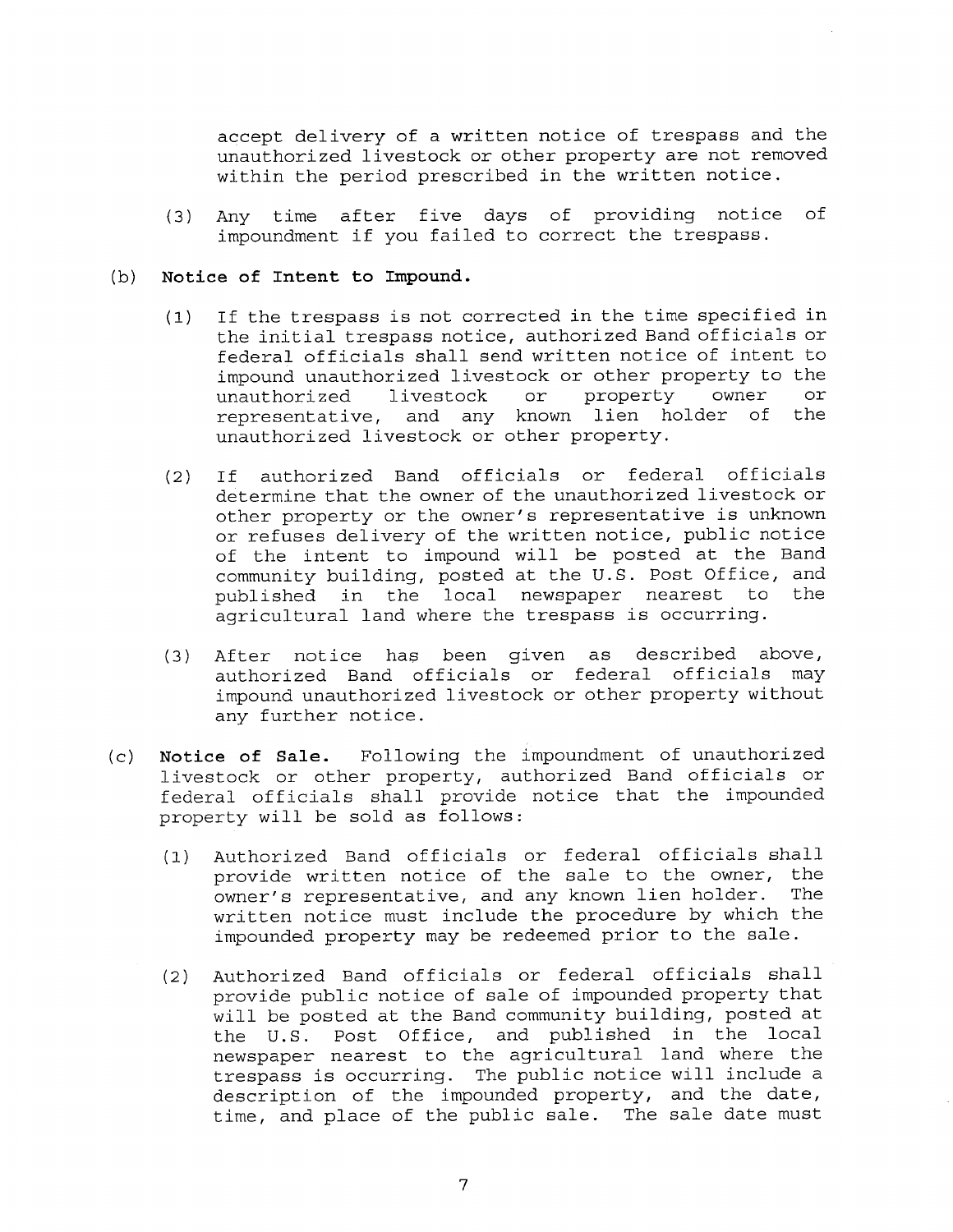be at least five days after the publication and posting of notice.

- **(d) Redemption.** The owner may redeem impounded livestock or other property by submitting proof of ownership and paying all penalties, damages, and costs under Section 305 and completing all corrective actions identified under Section 303.
- **(e) Sale.** The sale of impounded livestock or other property shall be conducted as follows:
	- (1) Unless the owner or known lien holder of the impounded livestock or other property redeems the property prior to the time set by the sale, by submitting proof of ownership and settling all obligations under Sections 303 and 305, the property will be sold by public sale to the highest bidder.
	- (2) If a satisfactory bid is not received, the livestock or property may be re-offered for sale, returned to the owner, condemned and destroyed, or otherwise disposed of.
	- (3) Authorized Band officials or federal officials shall give the purchaser a bill of sale or other written receipt evidencing the sale.

#### **Section 305 Penalties for Trespass to Agricultural Land**

Trespassers on agricultural land must pay the following penalties and costs:

- (a) Collection of the value of the products illegally used or removed plus a penalty of double their values;
- (b) Costs associated with any damage to agricultural land and/or property;
- (c) The costs associated with enforcement of the regulations, including field examination and survey, damage appraisal, investigation assistance and reports, witness expenses, demand letters, court costs, and attorney fees;
- (d) Expenses incurred in gathering, impounding, caring for, and disposal of livestock in cases which necessitate impoundment under Section 304; and
- (e) All other penalties authorized by law.

The value of forage and crops consumed or destroyed shall be determined based upon the average rate received per month for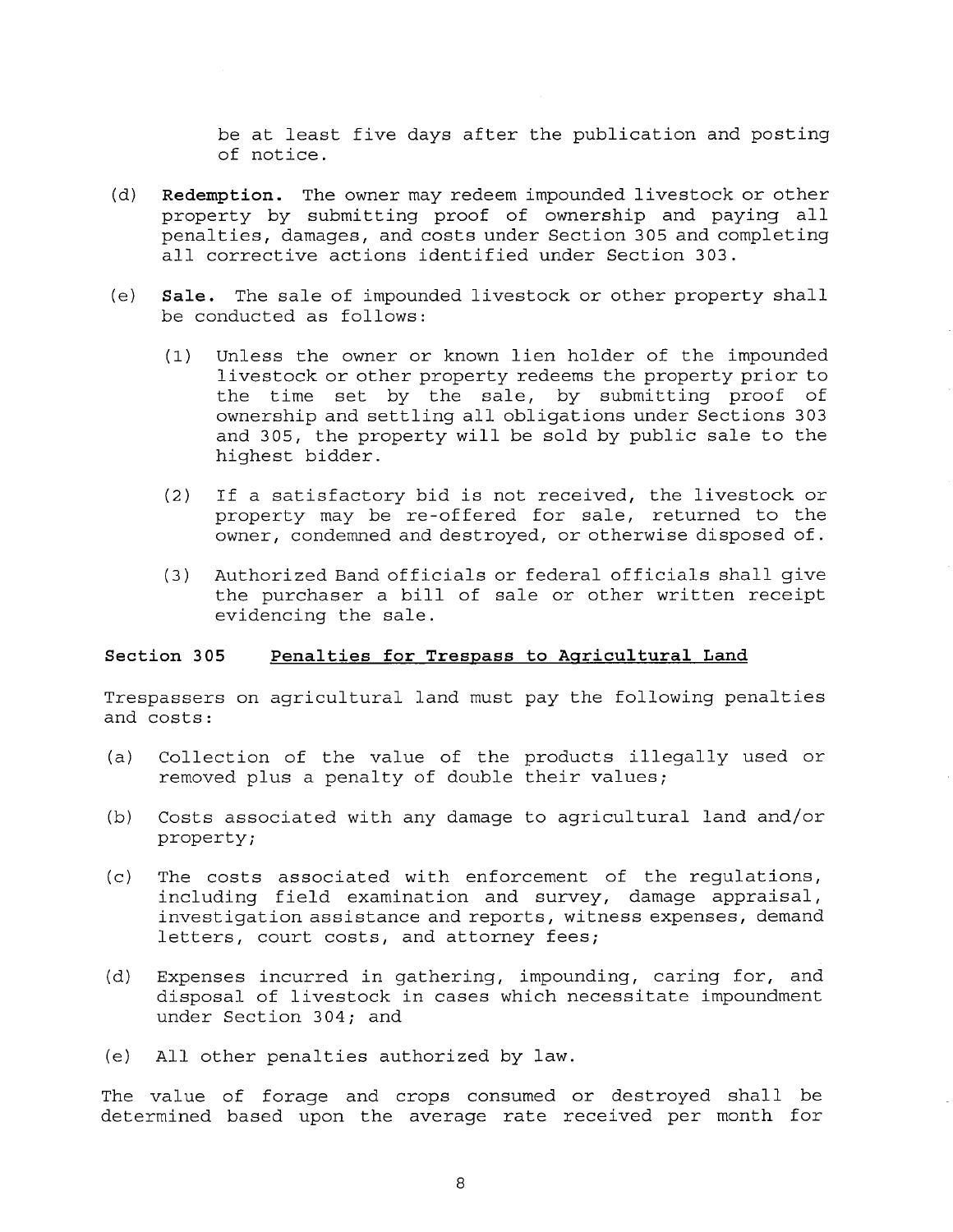comparable property or grazing privileges, or the estimated commercial value or replacement costs of such products or property.

The value of the products or property illegally used or removed shall be based upon a valuation of similar products or property.

The damages to agricultural land shall be determined by considering the costs of rehabilitation and revegetation, loss of future revenue, loss of profits, loss of productivity, loss of market value, damage to other resources, and other factors.

Costs of enforcement may include detection and all actions taken through prosecution and collection of damages. This includes field examination and survey, damage appraisal, investigation assistance and report preparation, witness expenses, demand letters, court costs, attorney fees, and other costs.

#### **Section 306 Treatment of Proceeds**

- (a) Any money recovered under this Chapter shall be treated as proceeds from the sale of agricultural property from the agricultural land upon which the trespass occurred.
- (b) Proceeds recovered under this Chapter may be distributed to:
	- (1) Repair damages of the agricultural land and property;
	- (2) Reimburse the affected parties, including the permittee for loss due to the trespass, as negotiated and provided in the permit; and
	- (3) Reimburse for costs associated with the enforcement of this subpart.
- (c) If any money is left over after the distribution of the proceeds described in paragraph (b) of this Section, the money shall be returned to the trespasser or, where the owner of the impounded property cannot be identified within 180 days, the net proceeds of the sale shall be deposited in the accounts of the landowners where the trespass occurred.

#### **Section 307 Referral for Civil Prosecution**

If a trespasser does not pay assessed penalties, damages, and costs, the case shall be referred for civil prosecution.

#### **Section 308 Coordination of Civil Prosecution**

The Band and the Secretary of the Interior shall be jointly responsible to coordinate civil prosecution of trespass actions involving agricultural land. The Band may request that the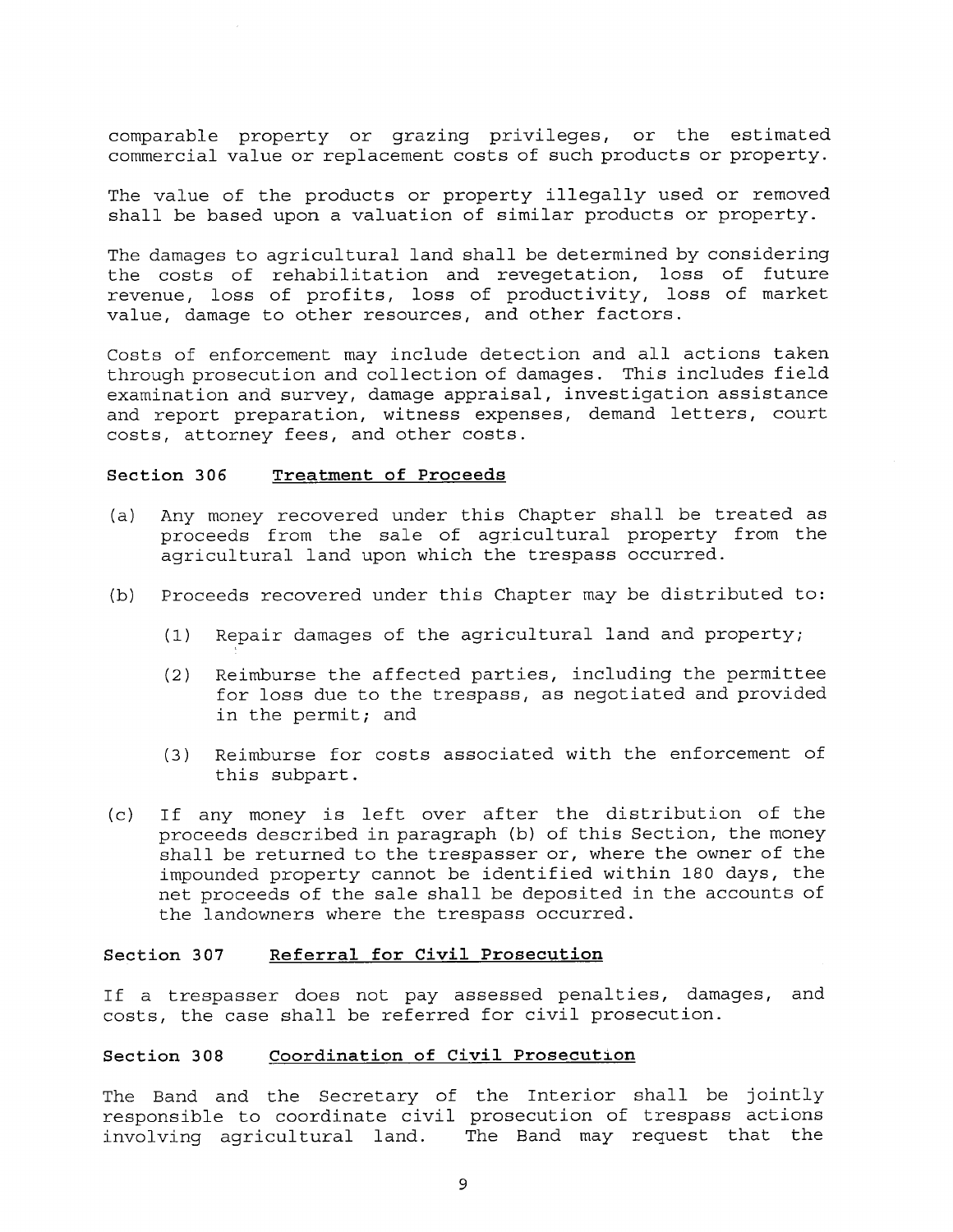Secretary of the Interior defer prosecution of an agricultural trespass to the Band. Where said deferral is not requested, the federal officials responsible for initiating and prosecuting such cases may file and prosecute the action in the Tribal Court.

 $\sim 10$ 

 $\bar{\lambda}$ 

 $\mathbb{I}$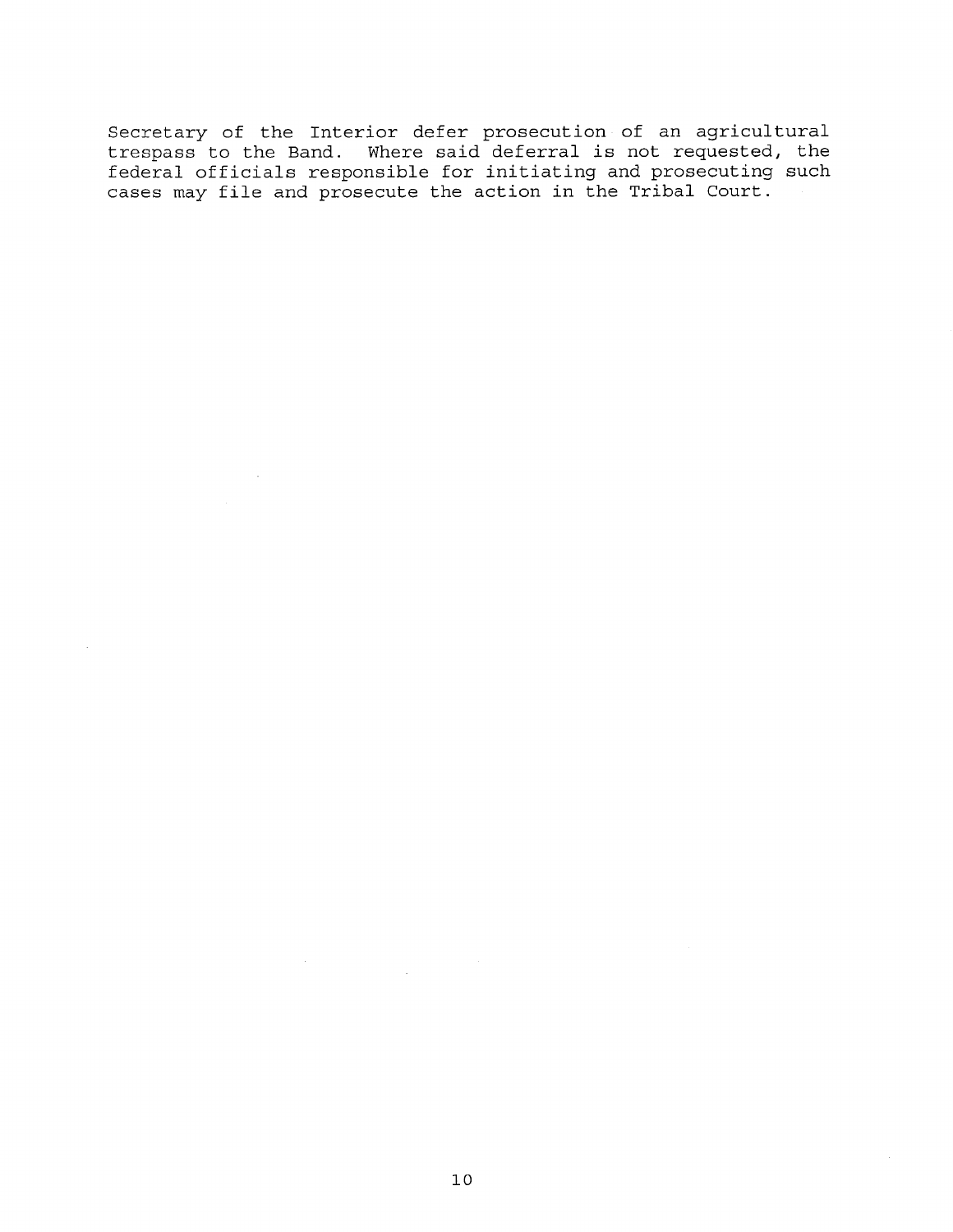## **CHAPTER 4 FOREST LAND TRESPASS**

#### **Section 401 Jurisdiction in Forest Land Trespass Cases**

The Tribal Court shall have jurisdiction over civil actions brought<br>by the Band or the United States for trespass to forest land. This by the Band or the United States for trespass to forest land. jurisdiction is based on the Band's inherent authority and on power delegated by 25 U.S.C. § 3106 and 25 C.F.R. § 163.29.

#### **Section 402 Trespass to Forest Land Prohibited**

Trespass to forest land is prohibited. Trespassers shall be subject to a civil action brought by the Band or the United States and shall be liable for civil penalties and damages as described in this Chapter.

#### **Section 403 Penalties for Trespass to Forest Land**

Civil penalties for trespass to forest land include, but are not limited to:

- (a) Treble damages, whenever any person, without lawful authority injures, severs, or carries off any forest product. Proof of Indian ownership of the premises and commission of the acts by the trespasser are prima facie evidence sufficient to support liability for treble damages, with no requirement to show willfulness of intent. Treble damages shall be based upon the highest stumpage value obtainable from the raw materials involved in the trespass to forest land.
- (b) Payment of costs associated with damage to Indian forest land includes, but is not limited to, rehabilitation, reforestation, lost future revenue and lost profits, loss of productivity, and damage to other forest resources.
- (c) Payment of all reasonable costs associated with the enforcement of these trespass regulations beginning with detection and including all processes through the prosecution and collection of damages, including but not limited to field examination and survey, damage appraisal, investigation assistance and reports, witness expenses, demand letters, court costs, and attorney fees.
- (d) Interest calculated at an annual interest rate of four percent. Interest shall be based on treble the highest stumpage value obtainable from the raw materials involved in the trespass to forest land, and calculated from the date of the trespass until payment is rendered.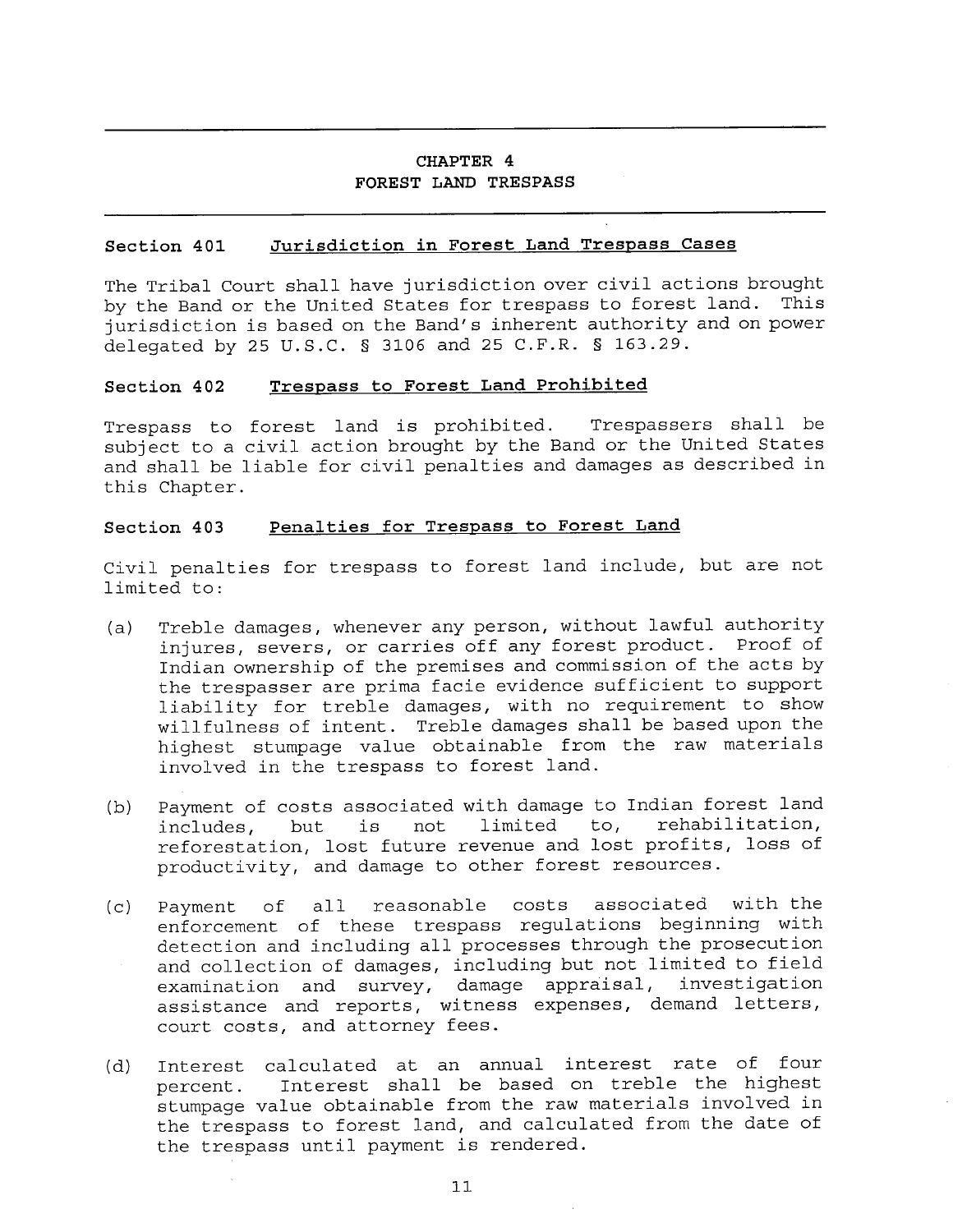#### **Section 404 Collection and Civil Forfeiture**

Any cash or other proceeds realized from forfeiture of equipment or other goods or from forest products damaged or taken in the trespass shall be applied to satisfy civil penalties identified under Section 403. After disposition of real and personal property to pay civil penalties and damages resulting from trespass to forest land, any residual funds shall be returned to the trespasser. In the event that collection and forfeiture actions taken against the trespasser result in less than full recovery, civil penalties shall be distributed as follows:

- (a) Collection of damages up to the highest stumpage value of the trespass products shall be distributed pro rata between the Indian beneficial owners and any costs and expenses needed to restore the trespass lands; or
- (b) Collections exceeding the highest stumpage value of the trespass product, but less than full recovery, shall be<br>proportionally distributed pro rata between the Indian proportionally distributed pro rata between the beneficial owners, the law enforcement agency, and the cost to restore the trespass land. Forest management deductions shall not be withheld where less than the highest stumpage value of the unprocessed forest products taken in trespass has been recovered.

#### **Section 405 Trespass by Beneficial Owners**

Indian beneficial owners who trespass, or who are involved in trespass upon their own land, or undivided land in which such owners have a partial interest, shall not receive their beneficial share of any civil penalties and damages collected in consequence of the trespass to forest land. Any civil penalties and damages defaulted in consequence of this provision instead shall be distributed first toward restoration of the land subject to the trespass and second toward costs of the enforcement in consequence of the trespass, with any remainder to the forest management deduction account of the Band.

#### **Section 406 Treatment of Proceeds**

Civil penalties and other damages collected under this Chapter, except for penalties and damages provided for in Section 403(b) and Section 403(c), shall be treated as proceeds from the sale of forest products from the forest land upon which the trespass occurred.

#### **Section 407 Enforcement Procedure**

(a) **Seizure of Forest Products.** When an authorized Band representative or federal official has reason to believe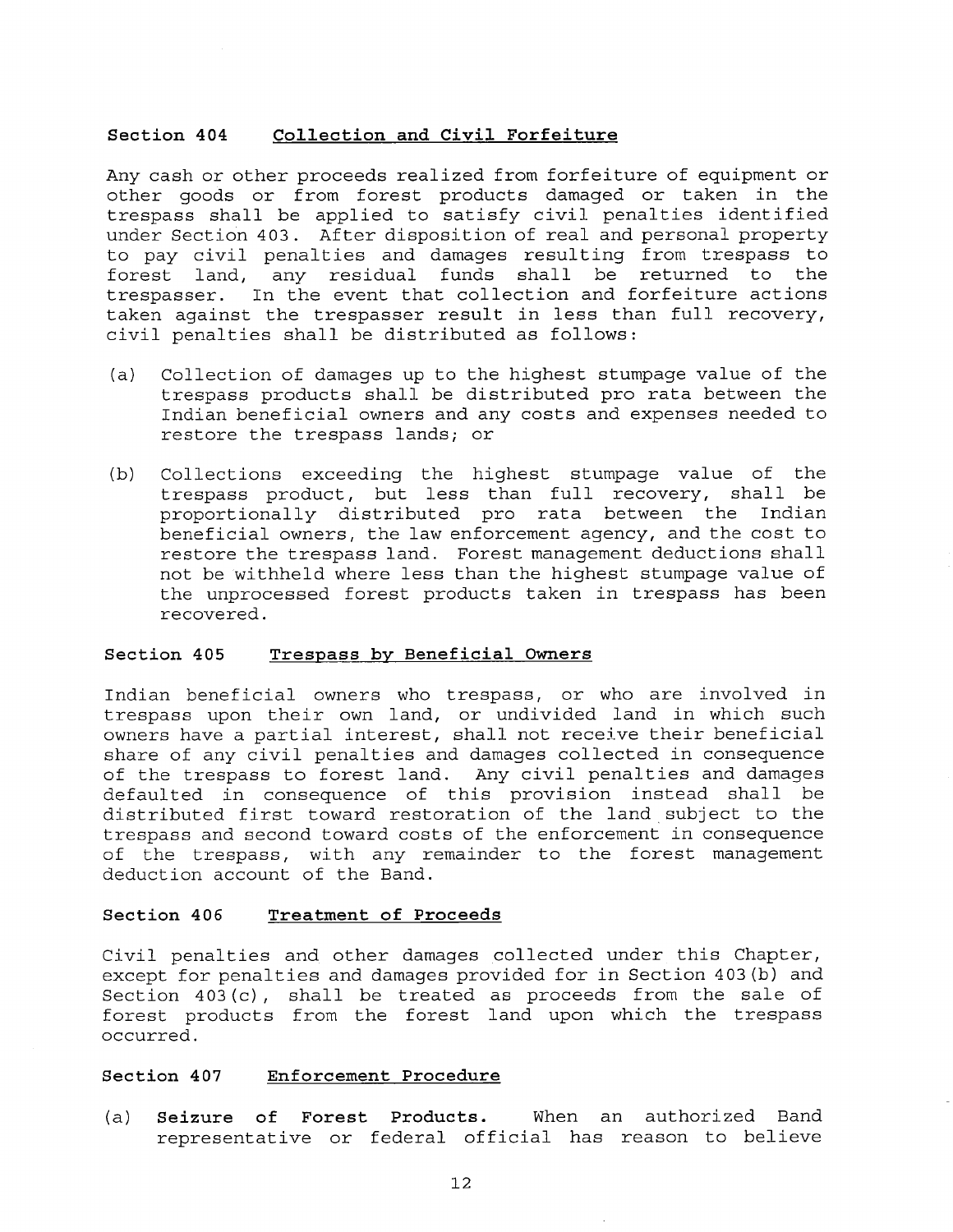forest products are involved in trespass to forest land, such individual may seize and take possession of the forest products involved in the trespass if the products are located on Reservation.

- **(b) Seizure of Equipment.** When an authorized Band representative has reason to believe that trespass activity has occurred, the authorized Band representative may seize and take possession of the equipment involved in the trespass activity. All equipment seized shall be kept in the custody of the Band's Conservation Department for use as evidence unless otherwise ordered by the Tribal Court.
- **(c) Notice of Seizure.** When forest products or equipment are seized, the person seizing the products must at the time of the seizure issue a Notice of Seizure to the possessor or claimant of the forest products. The Notice of Seizure shall indicate the date of the seizure, a description of the forest products seized, the estimated value of the forest products seized, an indication of whether the forest products are perishable, and the name and authority of the person seizing the forest products. A copy of a Notice of Seizure shall be given to the possessor or claimant at the time of the seizure. If the claimant or possessor is unknown or unavailable, Notice of Seizure shall be posted on the trespass property, and a copy of the Notice shall be kept with any incident report generated by the official seizing the forest products.
- (d) Sale **of Perishable Forest Products.** If the property seized is perishable and will lose substantial value if not sold or otherwise disposed of, the authorized Band representative or federal official may cause the forest products to be sold. Such sale action shall not be stayed by a filing of an administrative appeal nor by a challenge of the seizure action through the Tribal Court. All proceeds from the sale of the forest products shall be placed into an escrow account and held until adjudication or other resolution of the underlying trespass. If it is found that the forest products seized were involved in a trespass, the proceeds shall be applied to the amount of civil penalties and damages awarded. If it is found that a trespass has not occurred or the proceeds are in excess of the amount of the judgment awarded, the proceeds or excess proceeds shall be returned to the possessor or claimant.
- **(e) Off-Reservation Products.** When there is reason to believe that forest products are involved in trespass to forest land and that such products have been removed to land not under federal or Band supervision, the authorized Band representative or federal official shall immediately provide the following notice to the owner of the land or the party in possession of the trespass products: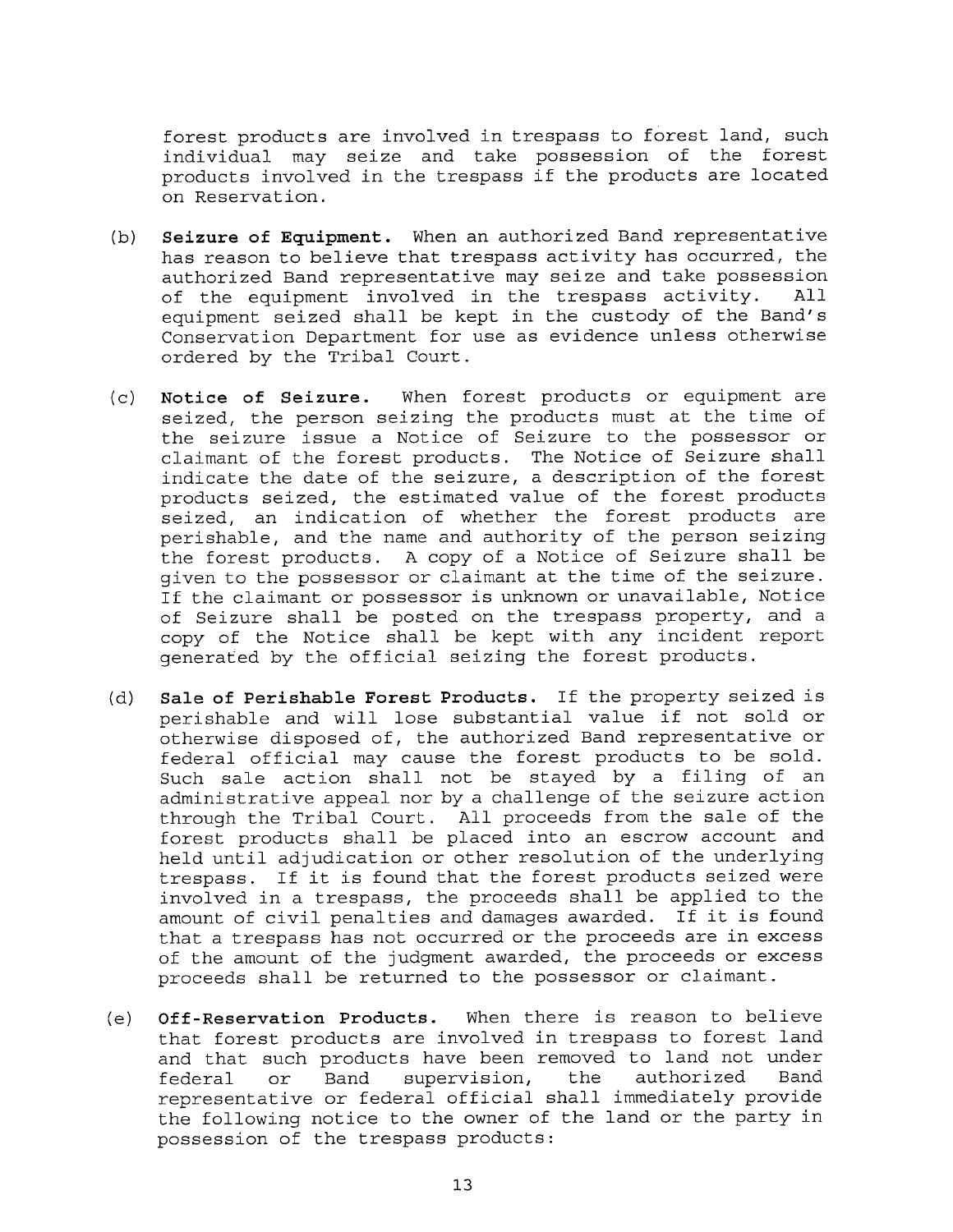- (1) That such products could be Indian trust property involved in a trespass; and
- (2) That removal **or** disposition of the forest products may result **in** criminal and/or civil action by the United States or the Band.
- (f) **Notice of Trespass.** An authorized Band representative or federal official shall promptly determine if a trespass to forest land has occurred. The appropriate representative shall issue an official Notice of Trespass to the alleged trespasser and, if necessary, the possessor or potential buyer of any trespass products. The Notice **is** intended to inform the trespasser, buyer, or the processor:
	- (1) That a determination has been made that a trespass has occurred;
	- (2) The basis for the determination;
	- (3) An assessment of the damages, penalties and costs;
	- (4) Of the seizure of forest products, if applicable;
	- (5) Of the seizure of equipment, if applicable; and
	- (6) That disposition or removal of Indian forest products taken in the trespass may result in criminal and/or civil action by the United States or the Band.

#### **Section 408 Referral for Civil Prosecution**

If a trespasser does not pay assessed penalties, damages, and costs, the case shall be referred for civil prosecution.

#### **Section 409 Coordination of Civil Prosecution**

The Band and the Secretary of the Interior shall be jointly responsible to coordinate civil prosecution of trespass actions involving forest land. The Band may request that the Secretary of the Interior defer prosecution of a forest trespass to the Band. Where said deferral is not requested, the federal officials responsible for initiating and prosecuting such cases may file and prosecute the action in Tribal Court.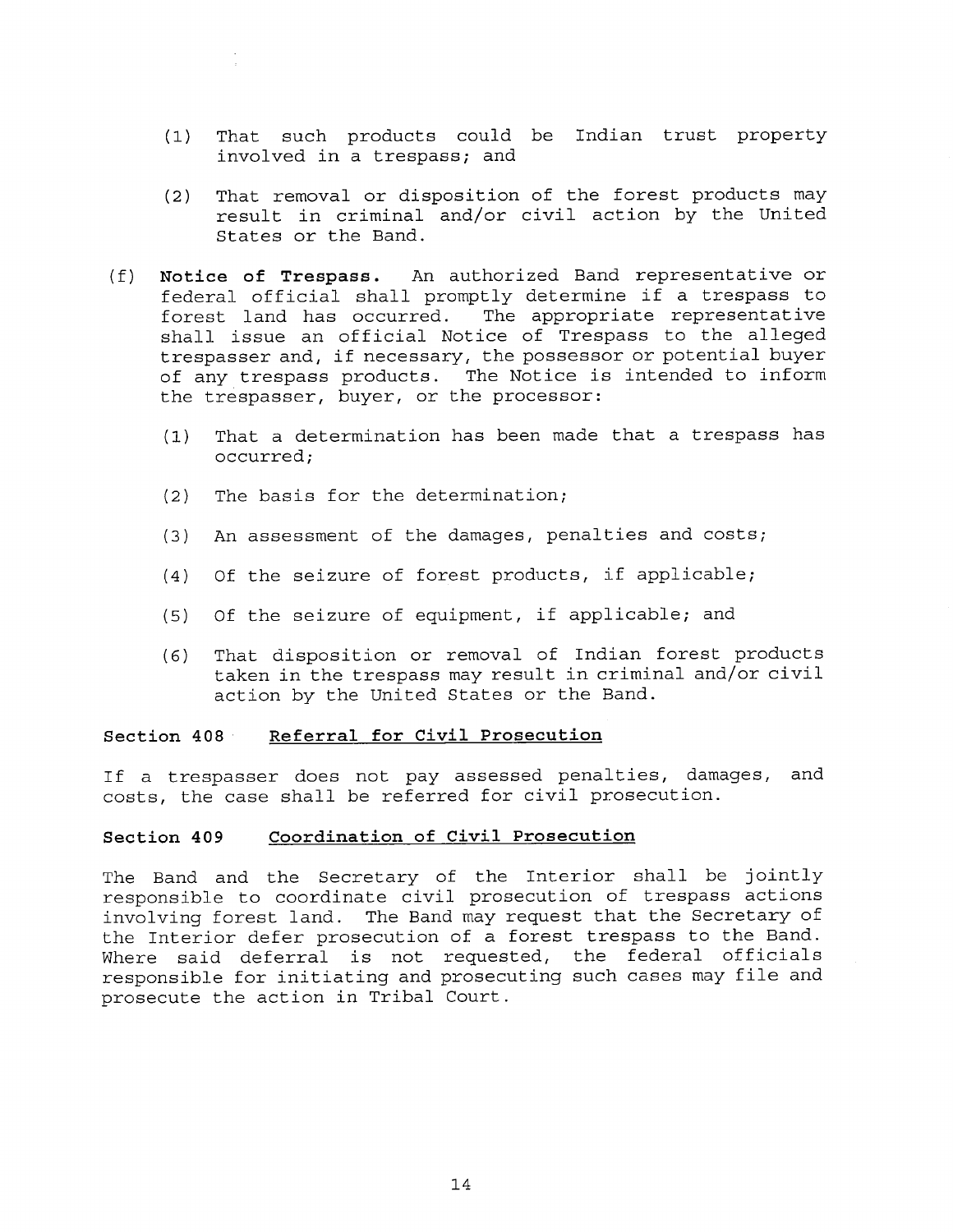#### **CHAPTER 5**

#### **EFFECTIVE DATE, AMENDMENTS, SEVERABILITY**

#### **Section 501 Effective Date**

The provisions of this Ordinance shall become effective thirty (30) days from adoption by the Reservation Business Committee.

#### **Section 502 Amendment or Rescission**

The Reservation Business Committee may amend this Ordinance by resolution as it deems necessary to protect the public health, safety, and welfare of the Fond du Lac Reservation.

#### **Section 503 Severabilitv**

If any section, provision, or portion of this Ordinance is adjudged unconstitutional or invalid by a court of competent jurisdiction, the remainder of this Ordinance will not be affected thereby.

#### **CERTIFICATION**

We do hereby certify that the foregoing Ordinance #04/12 was duly presented and adopted by Resolution #1297/12 by a vote of 2 for, 0 against, 0 silent, with a quorum of 3 being present at a Special Meeting of the Fond du Lac Reservation Business Committee held on September 25, 2012, on the Fond du Lac Reservation.

Chairwoman Secretary/Treasurer Ferdinand Martinear